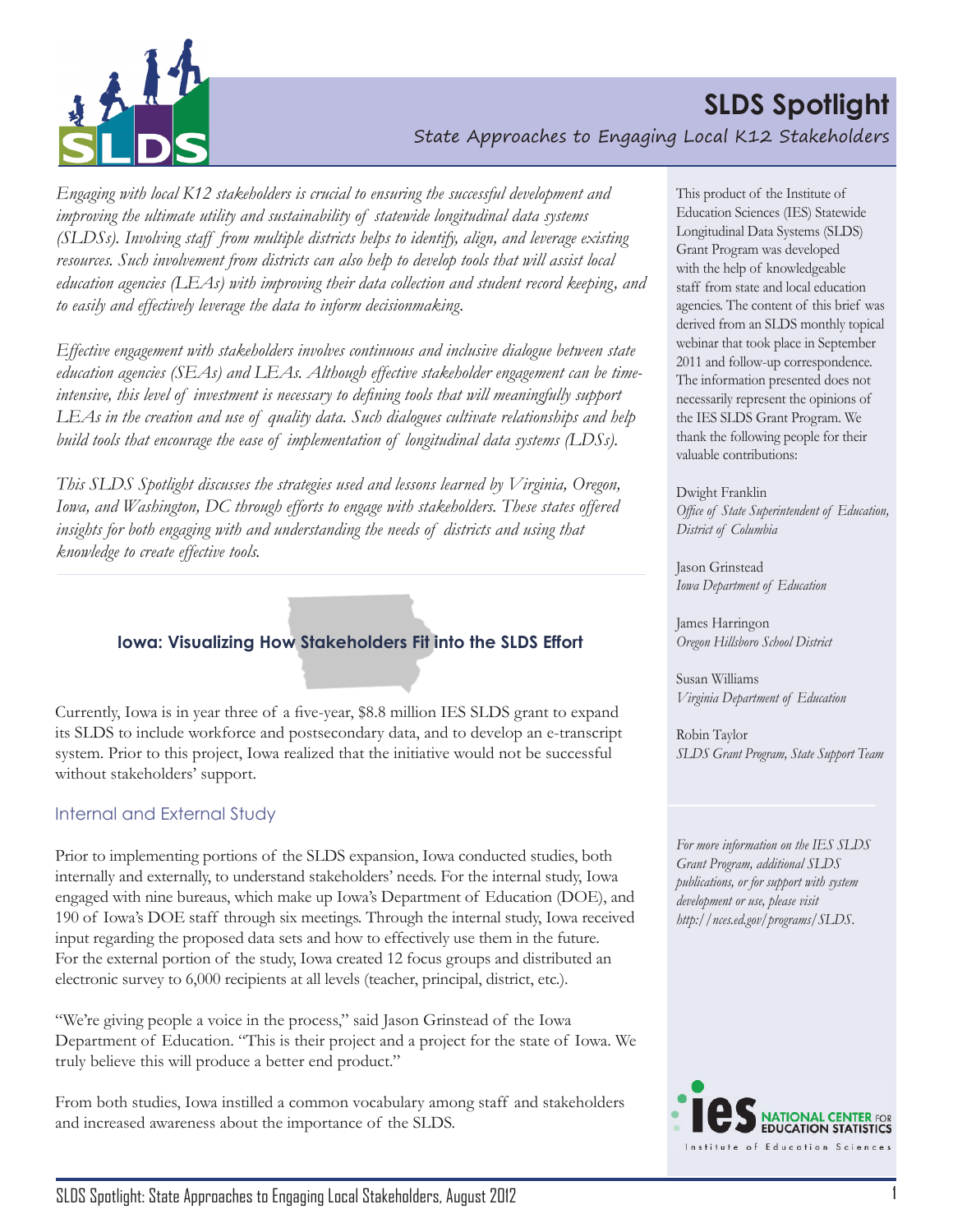

Figure 1. Iowa's SLDS conceptual diagram

## Expansion of Iowa's SLDS

From feedback received through the internal study, Iowa created a conceptual diagram of Iowa's SLDS (see Figure 1). The diagram displays how Iowa's expanded SLDS will work and the organizations that will be involved. By creating a visualization of how the SLDS will expand, Iowa hopes stakeholders will understand the "bigger picture" of how the system will work to benefit them.

# **Washington, DC: Gathering Diverse Stakeholders**

In 2007, Washington, DC, led by new mayor Adrian Fenty, began an initiative to develop an SLDS. Prior to implementing the system, DC held about a dozen focus groups which included city council members, community-based organizations, LEAs, and private foundations—to assess the needs and requirements of such groups. By understanding the stakeholders' needs prior to implementation and development of the SLDS, DC was able to increase buy-in among stakeholders.

DC also organized all stakeholders' requirements and needs into a matrix. From this matrix, a timeline was created to address those needs. DC has used this schedule for the past four years to plan the development of tools and training for stakeholders.

## Prioritizing and Organizing Stakeholders' Needs

Once DC understood the stakeholders' needs, it faced the challenge of balancing those competing needs and meeting the high priority requirements in a timely manner. To help stakeholders understand the challenges involved in developing a system that would meet their needs, DC shared a project timeline. This tangible resource helped stakeholders appreciate the complexity involved in developing the system.

Another challenge DC faced when engaging with stakeholders was addressing their concerns. From the focus groups, DC learned that many educators were apprehensive about the development of a teacher-student data link, and especially the potential risks introduced if there was ever a data breach. To address this issue, DC supplied stakeholders with information about its data security practices. DC also informed users that the data would be managed in compliance with the Family Educational Rights and Privacy Act (FERPA), and that educators would have the ability to review all data before they are shared with the public.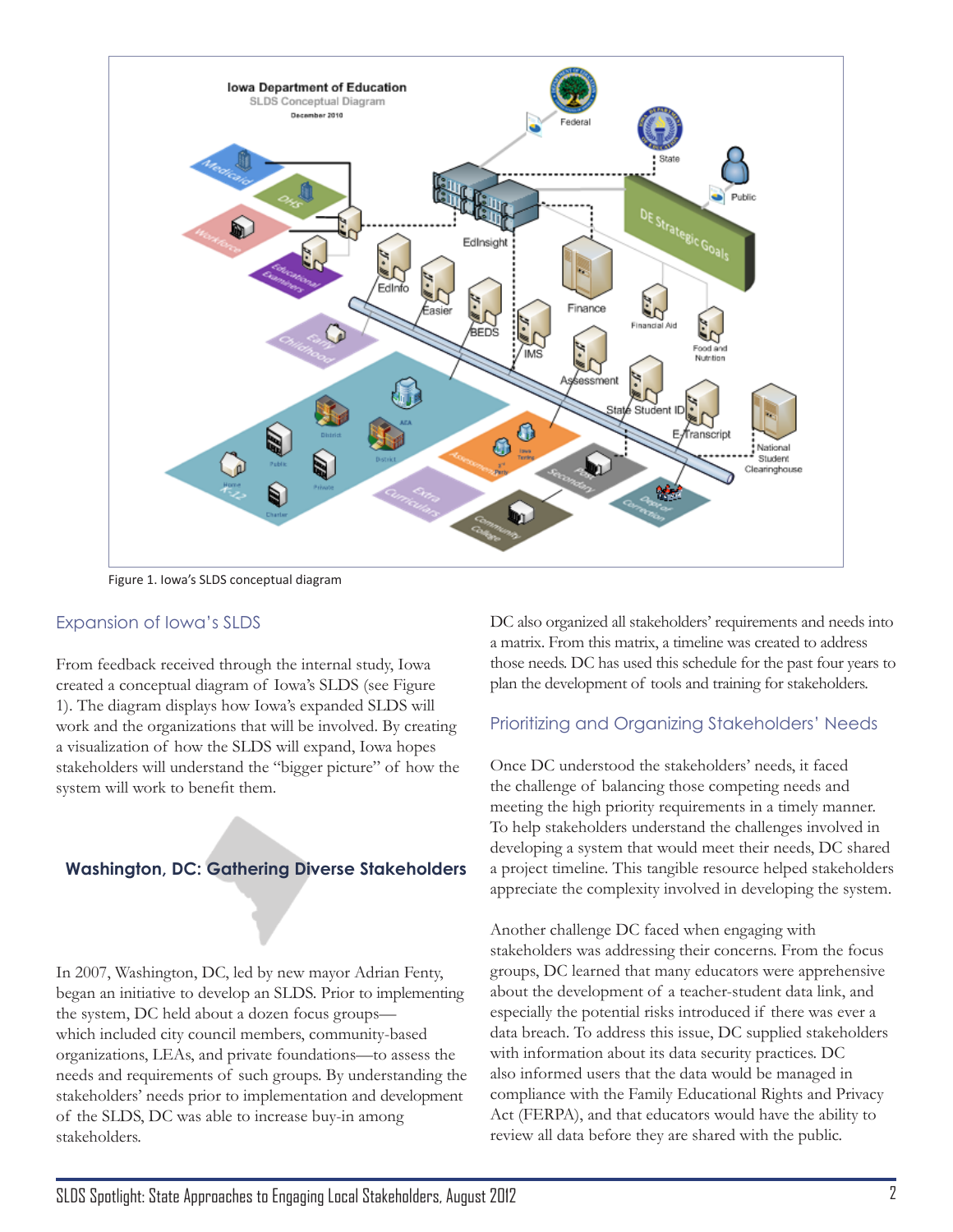#### Meeting with Stakeholders Beyond Implementation

After implementing its SLDS, the District of Columbia created committees to continue to engage with stakeholders and address ongoing issues. Such committees drove aspects of DC's LDS forward. For example, DC's Steering Committee developed a project charter and assisted the District with securing an SLDS grant and local funds from government agencies in DC involved with the SLDS.

The establishment and effective use of committees ensure that major stakeholders remain involved and active after the implementation process. Now, DC meets with an advisory board that includes members of the public charter school board, DC Public Schools, and charter school advocacy organizations. This committee works to resolve issues, improve data quality, and establish policies related to DC's LDS.

## **Oregon Hillsboro School District: Building Trusting, Collaborative Relationships**

In 2000, the Oregon Department of Education (ODE) issued guidelines to administer online assessments. This change, however, was met with resistance from LEAs. At the time, most districts were using paper assessments and did not have the IT capacity to implement online testing. ODE soon realized that LEAs and the SEA had to work together to overcome this challenge and work toward a solution for implementing the new guidelines.

"We went from 'here's what's going to happen' to 'how can we make this happen?'" said James Harrington, Chief Information Officer (CIO) at Oregon Hillsboro School District.

By forming cohesive relationships—the SEA with LEAs, and LEAs with other LEAs—Oregon was able to unify priorities and pool resources.

# Engaging All Stakeholders

After issuing guidelines to administer state online assessments, ODE formed an IT manager group that leveraged the leadership of the local CIO council (since 1996, district CIOs had met monthly to collaboratively resolve ITrelated issues). The IT manager group worked as an advisory council that discussed communication strategies, organized

work groups, and examined resources that would encourage online administration of assessments. "The work [within the IT managers group] began a powerful dialogue," said Harrington.

Soon diverse stakeholders became involved with the online assessment implementation process. These parties willingly communicated their needs and interests with other stakeholders, which helped them align priorities and form cohesive relationships. Relationships and dialogue among stakeholders ultimately encouraged an interest in and a movement towards quality data collection.

As a result of the work of the IT managers group, Oregon formed a state data collection committee in 2002. From the state data collection committee, stakeholders were able to see the potential in a quality data collection and the importance of an SLDS. This further spurred the state's burgeoning interest in forming a state data warehouse.

## Meeting State and Local Needs

In 2003, five of Oregon's biggest LEAs began a regional data warehousing project. Shortly thereafter, however, the state received grant funding and became involved in the data warehouse initiative. Because Oregon and its districts had different uses for the student data, they had to work together to create an LDS that satisfied the needs and requirements of all parties.

Working groups and advisory committees were created in Oregon to assist with the state's LDS. In 2010, a data warehouse governance committee was established to develop the implementation of Oregon's P-20 data system<sup>1</sup>. This committee acts as the liaison between the SEA and LEAs when implementing changes and updating the data system. Technical working groups have also been formed to initiate technical collaboration to improve K12 data system development. Through committees and working groups, LEAs and ODE have been able to effectively collaborate on the development of an SLDS that can meet the needs of stakeholders at both the state and local levels.

<sup>&</sup>lt;sup>1</sup> Prior to 2010, Oregon received several grants that expanded the state's LDS and created resources for data-driven professional development. In 2007, Oregon received an SLDS grant to create the Oregon Direct Access to Achievement (DATA) Project, an online professional development resource that encourages a culture of data literacy within the state. In 2009, Oregon was again awarded an SLDS grant to further develop its data warehouse through curriculum-based measures, large scale data sets for policy analysis, and performance and progress measures. Later, Oregon received a 2009 American Recovery and Reinvestment Act (ARRA) grant to implement K12 teacher-student linkage components and expand its SLDS to a P-20 system.